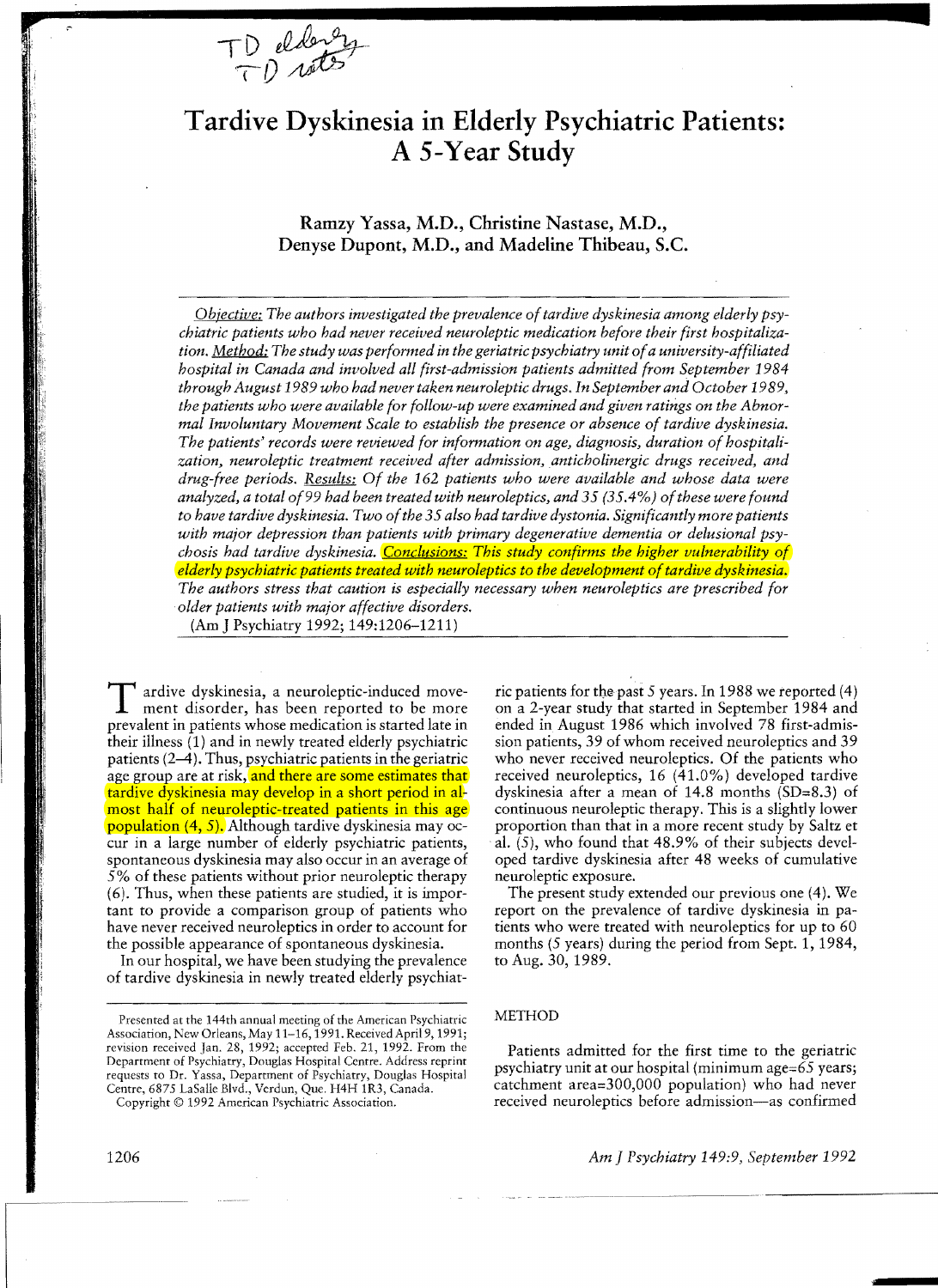by detailed medication histories obtained from the patients, relatives, and referring physicians-were evaluated for the presence of movement disorders with the Abnormal Involuntary Movement Scale (AIMS) (7). All patients who had received neuroleptics before admission were excluded from the study.

The AIMS measures the severity of tardive dyskinesia on a scale of 0 (no tardive dyskinesia) to 4 (severe tardive dyskinesia) in each of seven body areas. Because the AIMS does not measure dystonia, we also added the dystonia items of the Simpson Rating Scale (8) to the AIMS, as previously described in our tardive dystonia studies (9, 10). We followed the criteria set by Jeste and Wyatt (11) for determining the presence of tardive dyskinesia, i.e., a minimum AIMS score of 2 (mild) for one body area. We used this same criterion as the minimum in our previous studies (1, 12).

Patients admitted for the first time to our unit were also evaluated for spontaneous dyskinesia before they received any neuroleptic treatment and again during the study period, i.e., during September-October 1989.

A total of251 patients (95 men and 156 women) who had never received neuroleptics were admitted to the hospital for the first time during the period from September 1984 through August 1989. For reexamination for the presence of tardive dyskinesia or spontaneous dyskinesia, patients were visited in their homes, nursing homes, foster homes, outpatient clinics, or inpatient unit. The examiner was blind to their neuroleptic intake since admission to the hospital. Diagnoses were made according to *DSM-III* criteria and were confirmed by two independent investigators using the Hamilton Rating Scale for Depression (13), the Mini-Mental State examination (14) for primary degenerative dementia, and the Brief Psychiatric Rating Scale (15) for delusional disorders.

Following the examination of each patient, the files were reviewed to record whether the patient had received neuroleptics or not, to identify diagnosis, and to study in detail the patient's neuroleptic intake until the end of August 1989. Drug-free periods of 1 month or more were also recorded. (The chart reviews were conducted without knowledge of the patients' current tardive dyskinesia status.) Total neuroleptic time was defined as the total time that a patient received neuroleptic treatment minus the drug-free periods. Neuroleptic dosage was translated into chlorpromazine equivalents with Davis's formulas (16), except for pimozide dose, which was translated into chlorpromazine equivalents (0.5 mg equivalent to 100 mg of chlorpromazine) according to Baldessarini's method (17), and fluphenazine injection (25 mg i.m. every 2 weeks equivalent to 300 mg/day of chlorpromazine), which was calculated according to the formula of Nestoros et al. (18, 19).

#### RESULTS

During the 5-year period between September 1984 and August 1989, of the 251 first-admission patients

who had not received neuroleptics, 64 (31 men and 33 women) died; their mean age was 79.3 years (range= 66-95). Of these, 43 were diagnosed as having primary degenerative dementia, nine bipolar disorder, eight delusional disorder, and four alcoholic dementia. In addition, 25 patients (10 men and 15 women) could not be contacted for the follow-up. Their mean age was 71.5 years (range=70-85). Of these, 18 had diagnoses of major depression, six delusional disorder, and one primary degenerative dementia.

For the final analysis, 162 patients (54 men and 108 women) were available for reexamination during the months of September and October 1989. Of these, 99 (29 men and 70 women) had been prescribed neuroleptics at some point during the 5-year period covered by the study, while 63 (25 men and 38 women) had never received neuroleptics. (Anticholinergic drugs are not prescribed on a prophylactic basis in the geriatric psychiatry unit but were prescribed for some patients as needed.) The mean age of the patients who did not receive neuroleptics was 76.4 years (range=66-95). Of these, 22 had diagnoses of primary degenerative dementia, 38 major depression, one delusional disorder, and two alcoholic dementia.

#### *Prevalence of Spontaneous Dyskinesia*

Of the 251 patients admitted for the first time to our unit, 10 (six men and four women) showed evidence of spontaneous dyskinesia before any neuroleptic treatment was instituted. This constitutes 4.0% of the total patient population (6.3% of the men and 2.6% of the women). Their mean age was 77.7 years (range=70– 86). Of the 10 patients with spontaneous dyskinesia, five were diagnosed as suffering from primary degenerative dementia, four from major affective disorders, and one from delusional psychosis. All of them exhibited mild bucco-oral movements. No other body areas were affected.

At follow-up, five of the patients with spontaneous dyskinesia had died. Of the other five patients, one had received neuroleptics, and her abnormal movements had disappeared. She also showed no evidence of tardive dyskinesia. Four of the patients who received no neuroleptics continued to exhibit mild bucco-oral movements. Thus, four (6.3%) of 63 patients who received no neuroleptics showed evidence of spontaneous dyskinesia at follow-up.

#### *Prevalence ofTardive Dyskinesia*

The characteristics of the patients who received neuroleptics (N=99) are presented in table 1. The patients without tardive dyskinesia were significantly older than the patients with tardive dyskinesia. The prevalence of tardive dyskinesia in the patient population was 35.4%  $(35 of 99)$ . More men  $(13 of 29, or 44.8%)$  than women (22 of 70, or 31.4%) had tardive dyskinesia, but this difference was not statistically significant  $(\chi^2=1.6,$ df=1). However, if we apply the criteria of Schooler and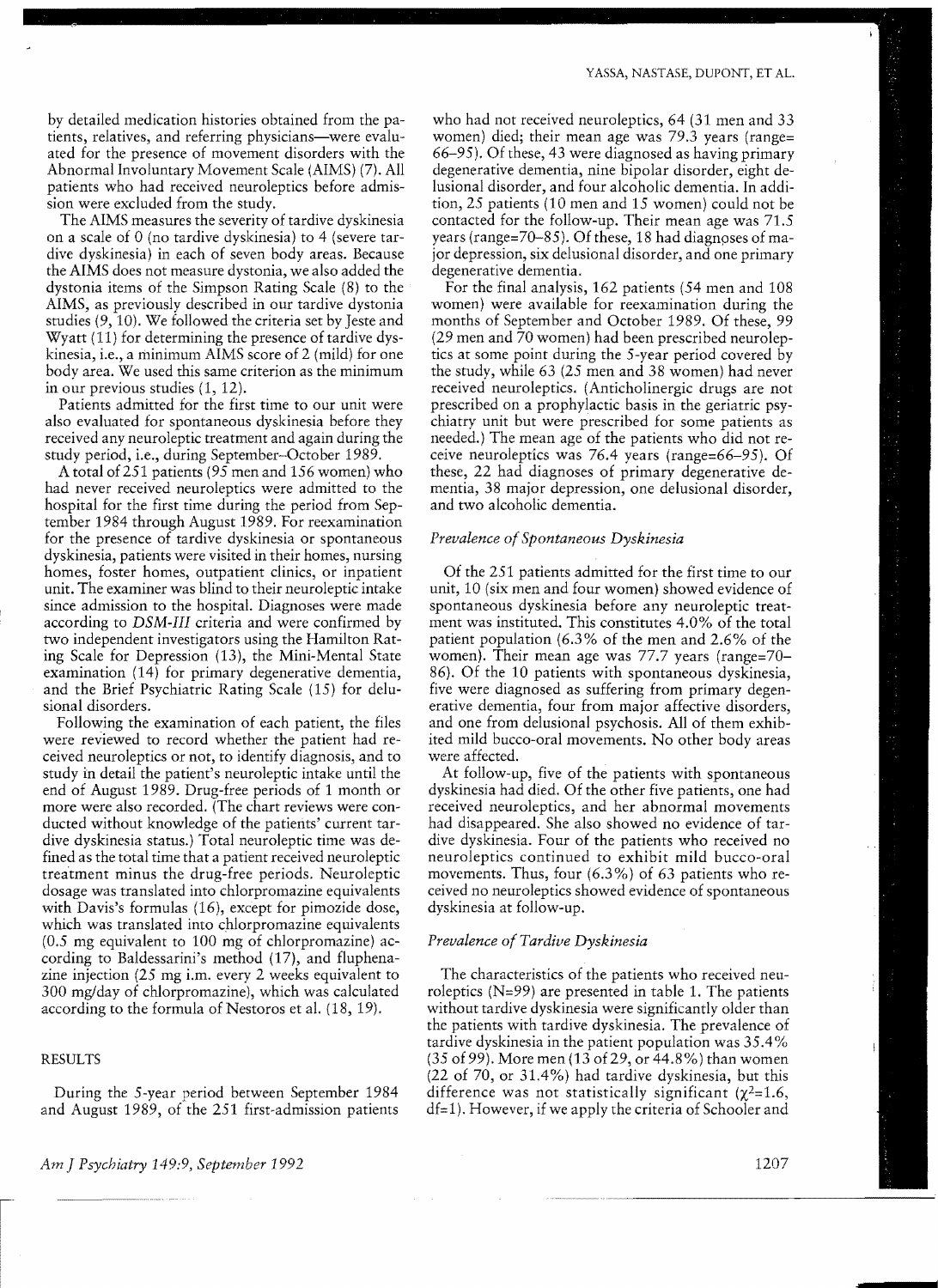|                                                            | Patients With Tardive Dyskinesia |                 |             |                   |                     |                   | Patients Without Tardive Dyskinesia |                 |      |                   |                   |                   |         |          |
|------------------------------------------------------------|----------------------------------|-----------------|-------------|-------------------|---------------------|-------------------|-------------------------------------|-----------------|------|-------------------|-------------------|-------------------|---------|----------|
|                                                            |                                  | Men<br>$(N=13)$ |             | Women<br>$(N=22)$ |                     | Total<br>$(N=35)$ |                                     | Men<br>$(N=16)$ |      | Women<br>$(N=48)$ |                   | Total<br>$(N=64)$ | t       | Analysis |
| Variable                                                   | Mean                             | <b>SD</b>       | Mean        | SD.               | Mean                | SD                | Mean                                | <b>SD</b>       | Mean | SD <sub></sub>    | Mean              | SD                | (df=97) | p        |
| Age (years)<br>Duration of hospi-                          | 73.5                             | 5.4             | 74.9        | 5.1               | 74.5                | 5.0               | 77.1                                | 6.3             | 77.6 | 7.1               | 77.4              | 6.9               | 2.30    | < 0.02   |
| talization (months)<br>Duration of neuroleptic             | 37.9                             | 18.6            | 21.2        | 20.0              | 26.4                | 21.1              | 10.1                                | 10.9            | 13.8 | 16.8              | 12.9              | 15.5              | 3.46    | < 0.001  |
| treatment (months)                                         | 31.8                             | 16.9            | 24.6        | 18.0              | 27.3                | 17.7              | 16.6                                | 16.2            | 17.3 | 17.0              | 17.1              | 16.6              | 2.80    | <0.005   |
| Drug-free period<br>(months)                               | 1.8                              | 3.3             | 6.0         | 11.3              | 4.4                 | 9.3               | 3.4                                 | 8.2             | 1.2  | 2.8               | 1.8               | 4.8               | 1.86    | < 0.07   |
| Total amount of<br>neuroleptic(g)                          | 209.9                            | 224.6           | 69.5        | 97.8              | $129.5^{\circ}$     | 169.6             |                                     | 81.8 116.2      | 54.2 | 73.3              | 61.1 <sup>b</sup> | 85.9              | 2.67    | <0.009   |
| Total amount of<br>antiparkinsonian<br>drug (mg)           |                                  | 571.9 1362.4    |             | 1005.9 2207.4     |                     | 842.1 1925.9      |                                     | 154.3 484.1     |      | 264.1 808.0       | 239.7             | 740.8             | 2.20    | < 0.03   |
| Present neuroleptic dose<br>(mg/day in chlorpro-           |                                  |                 |             |                   |                     |                   |                                     |                 |      |                   |                   |                   |         |          |
| mazine equivalents)<br>$\mathop{\rm MMS^e}\nolimits$ score | 106.2<br>5.2                     | 113.2<br>2.5    | 64.8<br>4.9 | 89.9<br>2.8       | $76.4^\circ$<br>5.0 | 91.5<br>2.6       |                                     | 173.7 243.0     |      | 80.7 159.4        | $120.7d$ 194.7    |                   | 1.28    | < 0.20   |

|  |  |  |  |  | TABLE 1. Characteristics of 99 Neuroleptic-Treated Patients With or Without Tardive Dyskinesia |
|--|--|--|--|--|------------------------------------------------------------------------------------------------|
|--|--|--|--|--|------------------------------------------------------------------------------------------------|

 ${}^{a}$ Range=8-777 g.

 ${}^{b}$ Range=3-467 g.

CRange=0-375 mg/day.

 $^{\text{d}}$ Range=0-800 mg/day.

<sup>e</sup>Abnormal Involuntary Movement Scale.

Kane (20) for minimum manifestation of tardive dyskinesia (i.e., two areas of the body with a minimum AIMS rating of 2 or one area with a rating of 3), then the prevalence of tardive dyskinesia was 30.3% (30 of 99), and significantly more men (13 of 29, or 44.8%) than women (17 of 70, or 24.3 %) exhibited tardive dyskinesia ( $\chi^2$ =4.07, df=1, p<0.05).

Eleven of the patients had mild tardive dyskinesia, 21 had moderate tardive dyskinesia, and three had severe tardive dyskinesia (table 2). The bucco-oral area was affected in all 35 of these patients. In addition, six women were affected in their arms or legs. Tardive dystonia (torticollis) was present in two men; their family members did not show evidence of movement disorders. These two patients also had mild bucco-oral tardive dyskinesia. Thus, the prevalence of tardive dystonia in our patients was 2.0%, and 6.9% in the men.

#### *Neuroleptic Intake*

Patients who received neuroleptics were treated for a mean of 20.7 months (range=1-60 months). This indicates the duration ofactual neuroleptic treatment, excluding drug-free periods. Patients who developed tardive dyskinesia received significantly longer neuroleptic treatment than patients without tardive dyskinesia (table 1).

Of the 99 patients who received neuroleptics, 58 received one neuroleptic: 47 received haloperidol, four received pimozide, three perphenazine, two chlorpromazine, and one each thioridazine and fluphenazine. Of the haloperidol-treated patients, 14 (29.8%) developed tardive dyskinesia. Of the pimozide-treated patients, two developed tardive dyskinesia. No tardive dyskinesia developed when the other medications were given

alone. Of the remaining neuroleptic-treated patients, 31 received two neuroleptics, nine received three neuroleptics, and one received four neuroleptics.

As shown in table 1, patients with tardive dyskinesia also received significantly more total neuroleptic medication than patients without tardive dyskinesia. Men with and without tardive dyskinesia received a greater total amount of neuroleptics than women in the same groups. \_

Also noted in table 1, the present dose of neuroleptic drug was not significantly different for the patients with and without tardive dyskinesia. Equal proportions of patients with tardive dyskinesia (13 of 35, or 37.1 %) and without tardive dyskinesia (24 of 64, or 37.5%) were not receiving neuroleptics at the time of the examination.

## *Duration of Neuroleptic Therapy*

Of the 48 patients who received 1-12 months of continuous neuroleptic treatment, 11 (22.9%) developed tardive dyskinesia, compared to seven (50.0%) of the 14 who received neuroleptics for 13-24 months. Of the 12 patients who received neuroleptics for 25-36 months, four (33.3%) developed tardive dyskinesia, compared to eight  $(57.1\%)$  of the 14 who received neuroleptics for 37-48 months. Of the 11 patients who received neuroleptics for 49-60 months, five (45.5%) developed tardive dyskinesia.

Eighteen (51.4 %) of the 35 patients with tardive dyskinesia developed the side effect within the first 24 months of continuous neuroleptic therapy.

Of the 35 patients with tardive dyskinesia, 12 (34.3 %) had drug-free periods, compared to 20 (31.3%) of the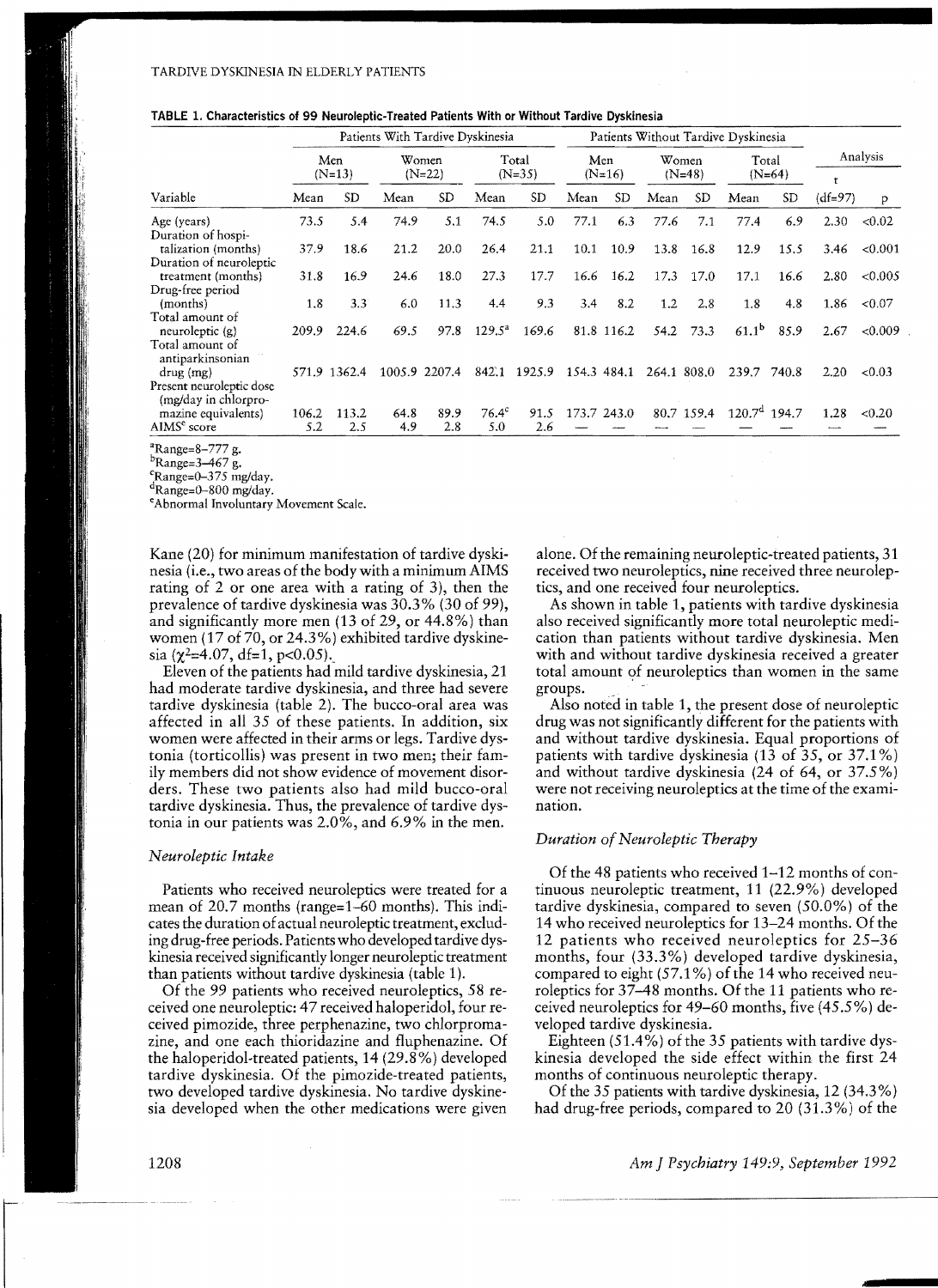YASSA, NASTASE, DUPONT, ET AL.

64 patients without tardive dyskinesia. The mean numbers of drug-free months for the two groups were not significantly different (table 1).

# *Other Factors*

*Age.* As shown in table 2, there was no indication that aging increases the chances of developing tardive dyskinesia. In fact, if we divide the patient population into 10-year age groups, we find that of the 53 patients in the age range of 65-75 years, 23 (43.4%) showed evidence of tardive dyskinesia, compared to 10 (26.3 %) of the 38 in the next age group (76-85 years) ( $\chi^2$ =2.79,  $df=1$ , n.s.).

*Antiparkinsonian medication.* Patients with tardive dyskinesia received significantly more antiparkinsonian drugs than patients without tardive dyskinesia, as shown in table 1. Of the 35 patients with tardive dyskinesia, 19 (54.3%) received antiparkinsonian drugs, compared to 20 (31.3 %) of the 64 patients without tardive dyskinesia  $(\chi^2=4.11, df=1, p<0.05, with Yates'$ correction). Two of the men with tardive dyskinesia, two of the men without tardive dyskinesia, and one woman without tardive dyskinesia received amantadine as their antiparkinsonian agent.

*Diagnosis.* Of the 99 patients receiving neuroleptics, 49 were diagnosed as suffering from primary degenerative dementia. Of these,  $12(2\overline{4}.5\%)$  were found to have tardive dyskinesia, compared to 12 (60.0%) of 20 with the diagnosis of major depression, a statistically significant difference  $(\chi^2=6.41, df=1, p<0.03, with Yates' cor-$ rection). This difference is still significant if Schooler and Kane's criteria are applied (11, or 22.4%, of the 49 patients with dementia and 10, or 50.0%, of the 20 with major depression;  $\chi^2$ =3.87, df=1, p<0.05, with Yates' correction). This difference was not due to a longer duration of neuroleptic treatment (for dementia patients, mean= $26.3$  months,  $SD=17.4$ , range= $2-53$ months; for depressed patients, mean=22.1 months, SD=15.0, range=8-60 months) or to the total amount of neuroleptic treatment in either diagnostic category (for dementia patients, mean= $94.8$  g, SD= $44.1$ ; for depressed patients, mean=67.6 g, SD=27.7).

Of the 23 patients with delusional (paranoid) disorder, six (26.1 %) developed tardive dyskinesia. The difference between the proportion of patients with delusional (paranoid) disorder and the proportion with major depression (60.0%) who developed tardive dyskinesia was statistically significant ( $\chi^2$ =4.97, df=1, p< 0.05). Of the seven patients with alcoholic dementia, five (71.4%) developed tardive dyskinesia.

*Other medications.* Of the 35 patients with tardive dyskinesia, 12 (34.3%) received no concomitant medications, compared to 42 (65.6%) of the 64 patients without tardive dyskinesia. Antidepressants were prescribed for 16 (45.7%) of the patients with tardive dyskinesia, compared to nine (14.1 %) of the patients without tardive dyskinesia. Antihypertensives (mainly diuretics and methyldopa) were prescribed for five patients with tardive dyskinesia (14.3%) and three pa-

|       |  |  | TABLE 2. Distribution of 99 Neuroleptic-Treated Patients by Age |  |  |
|-------|--|--|-----------------------------------------------------------------|--|--|
| Group |  |  |                                                                 |  |  |

|                                                                                            | Age (years)    |           |               |              |                |  |  |  |  |
|--------------------------------------------------------------------------------------------|----------------|-----------|---------------|--------------|----------------|--|--|--|--|
| Item                                                                                       | $65 - 70$      | $71 - 75$ | $76 - 80$     | $81 - 85$    | 86 or<br>Older |  |  |  |  |
| Patients with tar-<br>dive dyskinesia<br>Mild                                              |                |           |               |              |                |  |  |  |  |
| Men                                                                                        | 0              | 0         |               | 0            | 0              |  |  |  |  |
| Women                                                                                      | 3              | 3         | $\frac{2}{2}$ | 0            | $\mathbf{1}$   |  |  |  |  |
| Moderate                                                                                   |                |           |               |              |                |  |  |  |  |
| Men                                                                                        | 4              | 3         |               | 1            | 0              |  |  |  |  |
| Women                                                                                      | $\overline{2}$ | 6         | $\frac{1}{3}$ | $\mathbf{1}$ | 0              |  |  |  |  |
| Severe                                                                                     |                |           |               |              |                |  |  |  |  |
| Men                                                                                        |                | 0         | 0             | 0            | 0              |  |  |  |  |
| Women                                                                                      | $\frac{2}{0}$  | 0         | $\mathbf{1}$  | $\Omega$     | 0              |  |  |  |  |
| Patients with tardive<br>dyskinesia as a per-<br>centage of all pa-<br>tients in age group |                |           |               |              |                |  |  |  |  |
| Men                                                                                        | 60.0           | 37.5      | 60.0          | 20.0         | 0.0            |  |  |  |  |
| Women                                                                                      | 33.3           | 45.0      | 35.3          | 9.1          | 14.3           |  |  |  |  |
| Patients without<br>tardive dyskinesia                                                     |                |           |               |              |                |  |  |  |  |
| Men                                                                                        | 4              | 5         | 2             | 4            | 1              |  |  |  |  |
| Women                                                                                      | 10             | 11        | 11            | 10           | 6              |  |  |  |  |
| All patients                                                                               |                |           |               |              |                |  |  |  |  |
| Men                                                                                        | 10             | 8         | 5             | 5            | 1              |  |  |  |  |
| Women                                                                                      | 15             | 20        | 17            | 11           | 7              |  |  |  |  |

tients without tardive dyskinesia (4.7%). Antidiabetics were prescribed for three patients with tardive dyskinesia (8.6%), compared to two patients without tardive dyskinesia (3.1 %). Digoxin was prescribed for three patients with tardive dyskinesia (8.6%) and four patients without tardive dyskinesia (6.3%). Levothyroxine sodium was prescribed for two patients with tardive dyskinesia (5.7%) and one patient without tardive dyskinesia (1.6%). Lorazepam was prescribed for 10 patients with tardive dyskinesia (28.6%) and 19 patients without tardive dyskinesia (29.7%).

## DISCUSSION

The prevalence of tardive dyskinesia in an elderly population recruited over 5 years, treated continuously with neuroleptics for a mean of 20.7 months (range= 1-60 months), was 35.4%. On the other hand, of 63 patients who received no neuroleptics, four (6.3 %) showed spontaneous dyskinesia. These findings are compatible with those in the published studies of comparable patient populations (2, 3, 5),

Although for many years one of the few consistent research findings has been that the prevalence of tardive dyskinesia increases with age, relatively few studies have been devoted to those patients who receive neuroleptics for the first time after age 65. Crane and Smeets (2) found that tardive dyskinesia developed in 39% of 39 patients (median age=74 years, range=63-89) who were followed for a period up to 28 months. Lieberman et aL (3) found that tardive dyskinesia developed in

 $\mathbb{R}^2$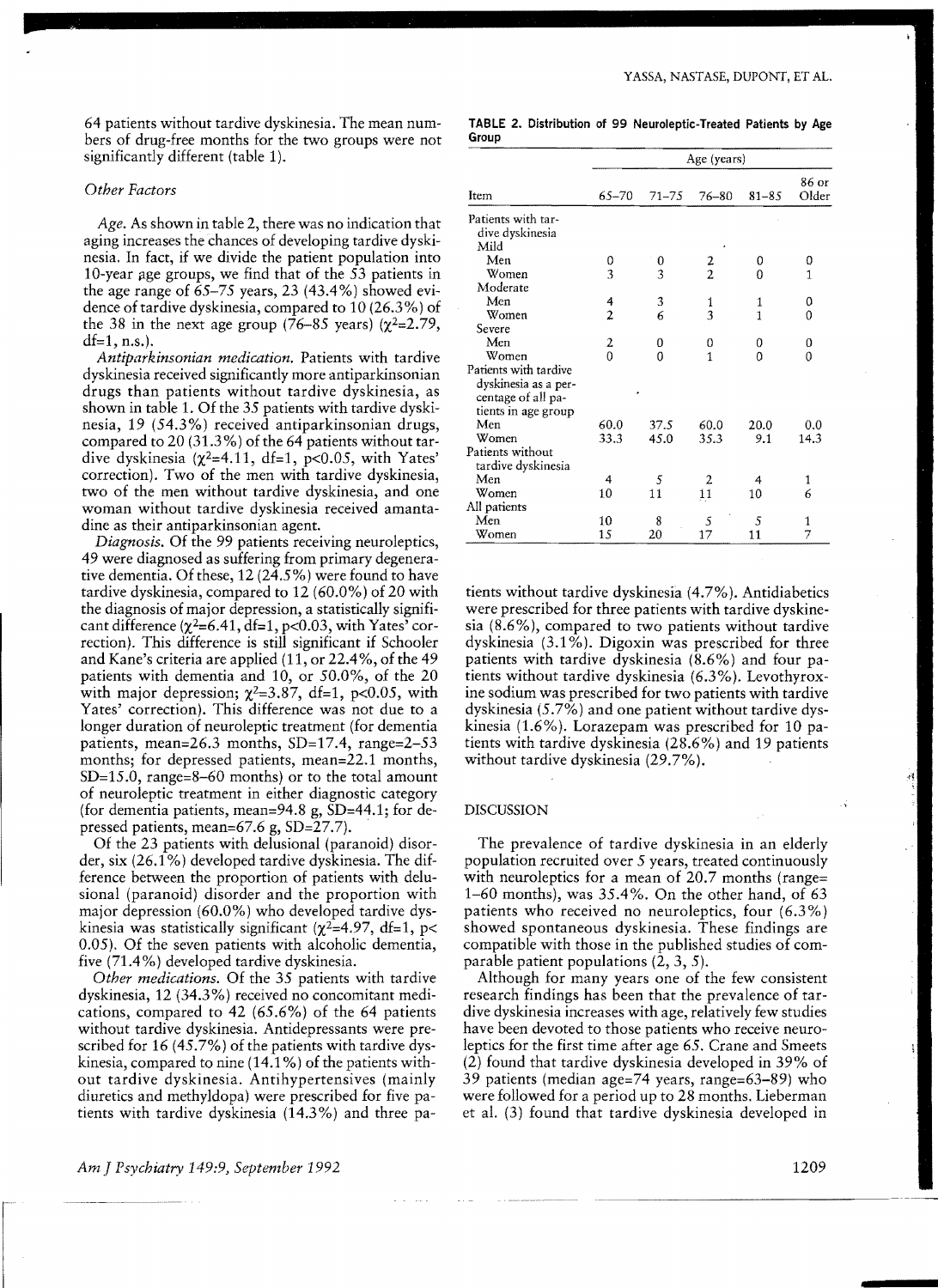16.5% of 79 elderly patients who were treated with neuroleptics for 18 months (mean age=85.5 years, range=65-99). Finally, Saltz et al.  $(5)$  found that tardive dyskinesia developed in 49% of 84 patients treated with neuroleptics for a mean of  $16.7$  weeks (mean age= 76.6 years, range=57-96). The mean prevalence of tardive dyskinesia in these studies is  $34.2\%$ , which is close to the 35.4% in our present study.

Women have been overrepresented in all the studies dealing with elderly psychiatric patients, but we found the prevalence of tardive dyskinesia to be nonsignificantly higher in the men than in the women, if the more liberal Jeste and Wyatt criteria (11) are applied. And, if the Schooler and Kane criteria (20) are applied, tardive dyskinesia appears to have been significantly more prevalent in the men than in the women. Tardive dyskinesia was found to be equally distributed in both sexes in a recent study of a similar patient population (5).

Our study is the first to indicate the prevalence of tardive dystonia in an elderly psychiatric population. We found that tardive dystonia was present in 2% of the treated patients. This corresponds to findings in our previous studies (9, 10), where tardive dystonia occurred in 2 % of a younger population.

Spontaneous dyskinesia was found in 4% of our patient population, corresponding to the weighted mean of  $4\%$  in the most recent reviews on the subject (6, 11, 21, 22). At the end of the 5-year period we studied, four (6.3%) of 63 patients who never received neuroleptics exhibited spontaneous dyskinesia. None of the 63 patients had developed *de novo* spontaneous dyskinesia or tardive dyskinesia when reexamined.

In our study, we found that patients with tardive dyskinesia stayed longer in the hospital, were treated with neuroleptics for a longer period, and received a larger mean total amount of neuroleptics than patients without tardive dyskinesia. Some studies dealing with younger subjects have identified duration of neuroleptic treatment as a factor in the development of tardive dyskinesia (23-25), whereas others have not (26, 27). It is possible that for our patients with tardive dyskinesia, the larger amounts of neuroleptic medication reflect the longer duration of treatment with these medications.

In some studies (12, 25), drug-free periods have been found to be a factor in the development of tardive dyskinesia, but this was not true in our study.

We were also unable to confirm that the prevalence of tardive dyskinesia increased with age. We found that the younger patients (65-75 years) had a higher but not statistically significant prevalence of tardive dyskinesia than the older patients (76-85 years): 43.4% and 26.3%, respectively. This is consistent with the findings reported recently in a patient group similar to ours, in which aging was not found to contribute to a higher prevalence of tardive dyskinesia (5).

We never prescribe prophylactic antiparkinsonian drugs for our patients. Whenever acute extrapyramidal side effects develop, we prefer to reduce the neuroleptic dosage as a first choice, rather than giving antiparkinsonian drugs. Even so, we found that patients with tardive dyskinesia received significantly more antiparkinsonian drugs than patients without tardive dyskinesia, indicating that acute extrapyramidal side effects may develop more in patients with tardive dyskinesia than in those without tardive dyskinesia. A possible reason for the greater amounts of antiparkinsonian drugs received by patients with tardive dyskinesia is that these patients received larger amounts of neuroleptics.

Our study confirms the finding that more patients with affective disorders than patients without affective disorders have tardive dyskinesia. Several studies (28 31) have indicated that patients with affective disorders (particularly depressed patients) are more prone to develop tardive dyskinesia than patients in other diagnostic categories. Our study indicates that this holds true even in an elderly psychiatric population. We found that tardive dyskinesia was more prevalent among depressed patients (60.0%) than among patients with primary degenerative dementia (24.5%) or delusional (paranoid) disorder (26.1 %). This higher prevalence of tardive dyskinesia in depressed patients does not reflect the duration or total amount of neuroleptic treatment, and it is difficult at present to speculate on the reason for the higher prevalence in these patients.

In summary, tardive dyskinesia developed in 35.4% of elderly psychiatric patients who received neuroleptics for up to 60 months. We found that gender was not a factor in the development of tardive dyskinesia in this aged population. Patients with tardive dyskinesia, however, received neuroleptics for longer periods and in larger amounts than patients without tardive dyskinesia. They also received more antiparkinsonian drugs, indicating that acute extrapyramidal side effects may be precursors of the development of tardive dyskinesia. More patients with affective disorders than patients in other diagnostic categories developed tardive dyskinesia; thus, clinicians should be cautious when prescribing neuroleptics for these patients.

#### REFERENCES

- 1. Yassa R, Nair V, Schwartz G: Early versus late onset psychosis and tardive dyskinesia. BioI Psychiatry 1986; 21:1291-1297
- 2. Crane GE, Smeets RA: Tardive dyskinesia and drug therapy in geriatric patients. Arch Gen Psychiatry 1974; 30:341-343
- 3. Lieberman J, Kane JM, Woerner M, Weinhold P: Prevalence of tardive dyskinesia in elderly patients. Psychopharmacol Bull 1985; 20:22-26
- 4. Yassa R, Nastase C, Camille Y, Belzile L: Tardive dyskinesia in a psychogeriatric population, in Tardive Dyskinesia: Biological Mechanisms and Clinical Aspects. Edited by Wolf ME, Mosnaim AD. Washington, DC, American Psychiatric Press, 1988
- 5. Saltz BL, Kane ]M, Woerner MG, Lieberman], Alvir], Blank K, Kahaner K: Prospective study of tardive dyskinesia in the elderly. Psychopharmacol Bull 1989; 25:52-56
- 6. Casey DE, Hansen TE: Spontaneous dyskinesias, in Neuropsychiatric Movement Disorders. Edited by Jeste DV, Wyatt RJ. Washington, DC, American Psychiatric Press, 1984
- 7. Guy W (ed): ECDEU Assessment Manual for Psychopharmacology: Publication ADM 76-338. Washington, DC, US Department of Health, Education, and Welfare, 1976, pp 534-537
- 8. Simpson GM, Lee JM, Zoubok B, Gardos G: A rating scale for